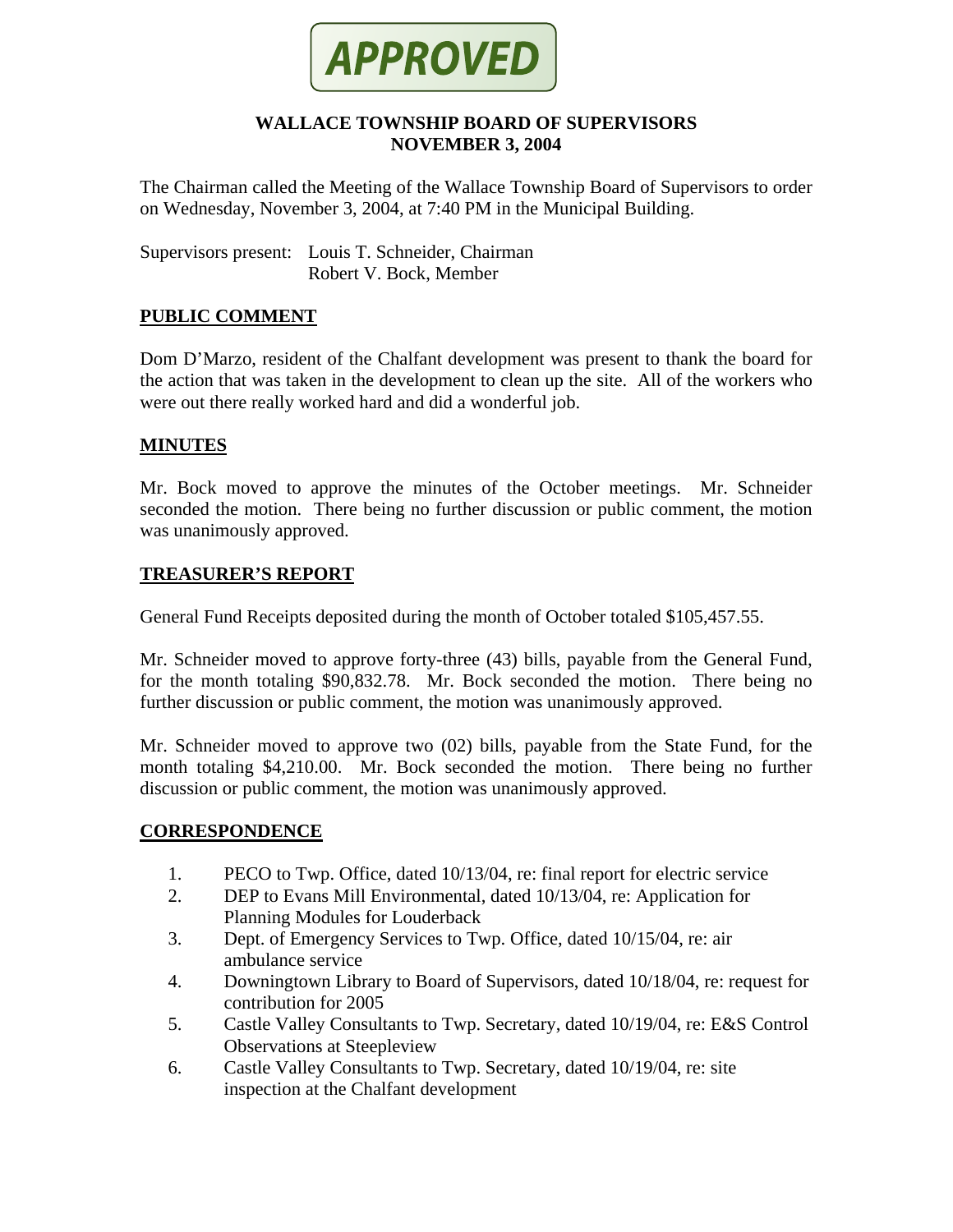- 7. SC Engineers to Josh Rorke, dated 10/19/04, re: technical approval for the Rorke sewage treatment plant
- 8. SC Engineers to WTMA, dated, 10/20/04, re: inspections proposed by the Municipal Authority during development
- 9. Chief Kosci to Twp. Secretary, dated 10/21/04, re: burning incidents on Elm Lane
- 10. SC Engineers, to WTMA, dated 10/21/04, re: Hankin water distribution system looping
- 11. John Rorke to SC Engineers, dated 10/25/04, re: revision of final plans for the Rorke development
- 12. Wallace Twp. Historical Commission to Tim Wloczewski, dated 10/26/04, re: approval of renovations to kitchen at 961 Springton Rd.
- 13. SC Engineers to WTMA, dated 10/29/04, re: technical approval of the sewer collection system for the Rorke development
- 14. Chief Kocsi to Twp. Secretary, dated 11/1/04, re: update to burning issues on Elm Lane
- 15. Castle Valley Consultants to Twp. Secretary, dated 10/19/04, re: E&S Control Observations at Steepleview

# **ZONING REPORT**

Tim Wloczewski reported that seven (7) new building permits were approved for the month of July as follows:

#04-77 – 180 Barneston Road (Attached Garage) #04-78 – 100 Sycamore Lane (Deck) #04-79 – 43 Steepleview Drive (House) #04-80 – 31 Steepleview Drive (House) #04-81 – 15 Steepleview Drive (House) #04-82 – 61 Longview Drive (Detached Garage) #04-89 – 9 Peters Lane (House)

Required maintenance in the Chalfant St. Giles development was completed on October  $29<sup>th</sup>$ . This maintenance included grass cutting of the entire open space and unoccupied building lots, securing two existing homes under construction, removal of construction debris and relocation of all job site equipment. The goal is to secure the development for the winter.

The thirty-day enforcement notice for the Blue Heron Inn expired on October  $30<sup>th</sup>$ . To date no communication has been received from the current owner. Mr. Bock suggested that Mr. Wloczewski contact the solicitor and discuss the next step. Mr. Schneider suggested that another inspection be performed. Bryan McDonaugh asked if any of the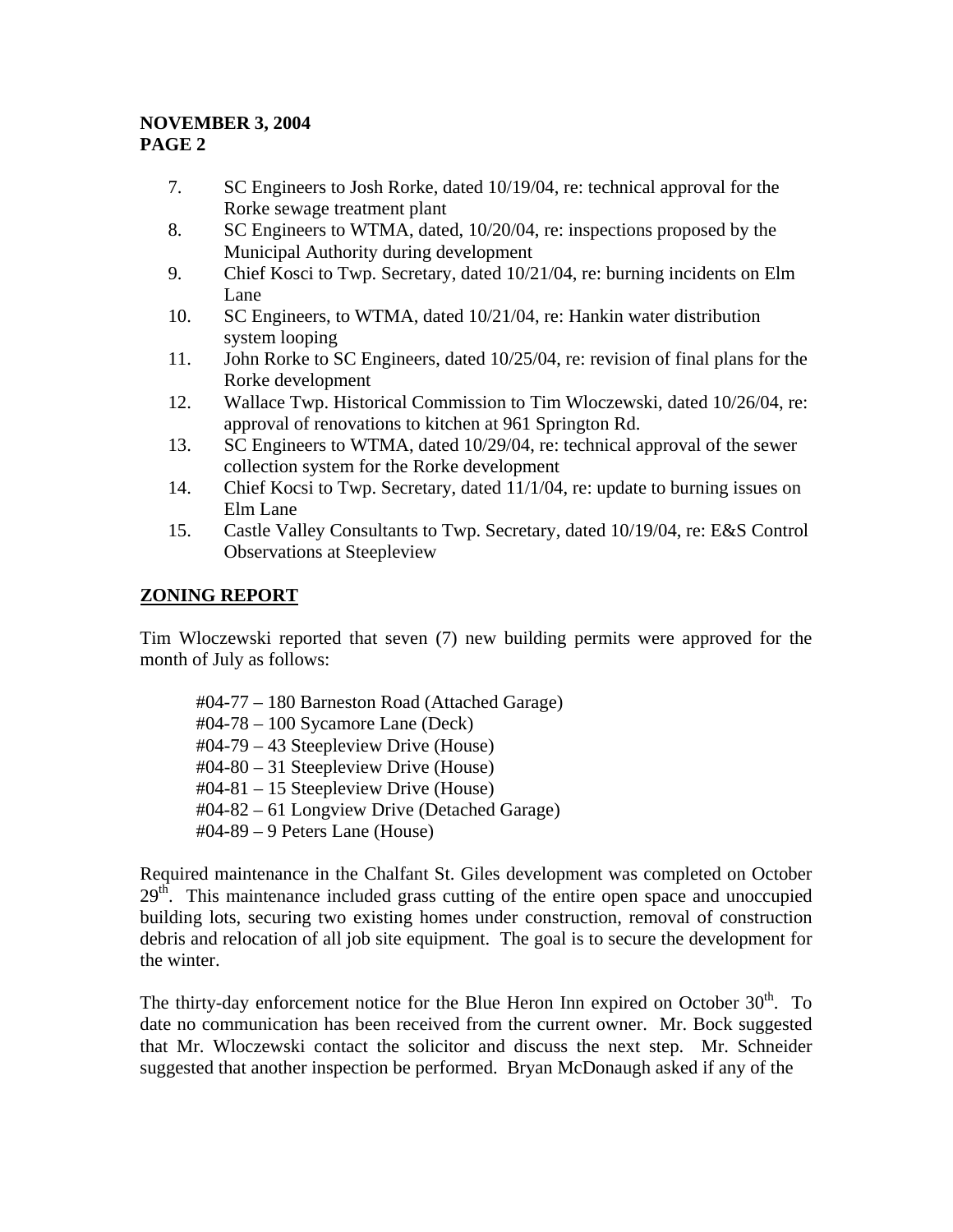violations were major. Mr. Wloczewski stated that some of them were major violations, such as electrical work and ADA compliance. Mr. McDonaugh asked if there was a report that could be reviewed. Mr. Wloczewski stated that there is only correspondence to the property owner but that it can be reviewed by the public.

# **POLICE REPORT**

Chief Kocsi reported that for the month of October the activity report is as follows: 91 investigations; 67 traffic citations; 7 traffic warnings; 4 traffic accidents; 8 criminal arrests and 3 summary arrests.

After reviewing the situation concerning the burning of solid materials at 10 Elm Lane, a meeting was held with officials from DEP and the Division of Waste Management and it was concluded by the officials that the property owner of that residence is illegally burning. A letter has been sent to him concerning this and any further violations will result in charges brought by the police department. In addition, the fire chief and the police chief are reviewing sample burning ordinances and will put together an ordinance for consideration.

## **HISTORICAL COMMISSION**

Jane Davidson reported that the Historical Commission will be celebrating 30 years as a commission next spring.

At the Commission's last meeting, they reviewed an application for 961 Springton Road for kitchen renovations. The homeowner and their architect appeared for approval from the Commission. The Commission was satisfied with the changes proposed and did give the homeowner approval and they will be providing Tim Wloczewski with a letter in that regard. The Commission would like to thank Mr. Wloczewski for his cooperation in dealing with the Commission on historical properties.

The second property that was reviewed by the Commission was the Kurtz Mill located at 2230 Creek Road. The potential homeowner, their realtor and their architect were present. The new homeowner is looking to fully restore the mill. The Commission advised the homeowner to contact Jane Davidson at the County and she would be willing to work with them. The property may be eligible for the National Registrar and may also be an income producing property and may allow the homeowner to take part in a federal investment tax credit for restoration.

Chester County is working on updating their Historic Resource Atlas which was originally done in 1972. They are working with GIS department to create a county wide historic map showing any resources 50 years or older. The Historical Commission will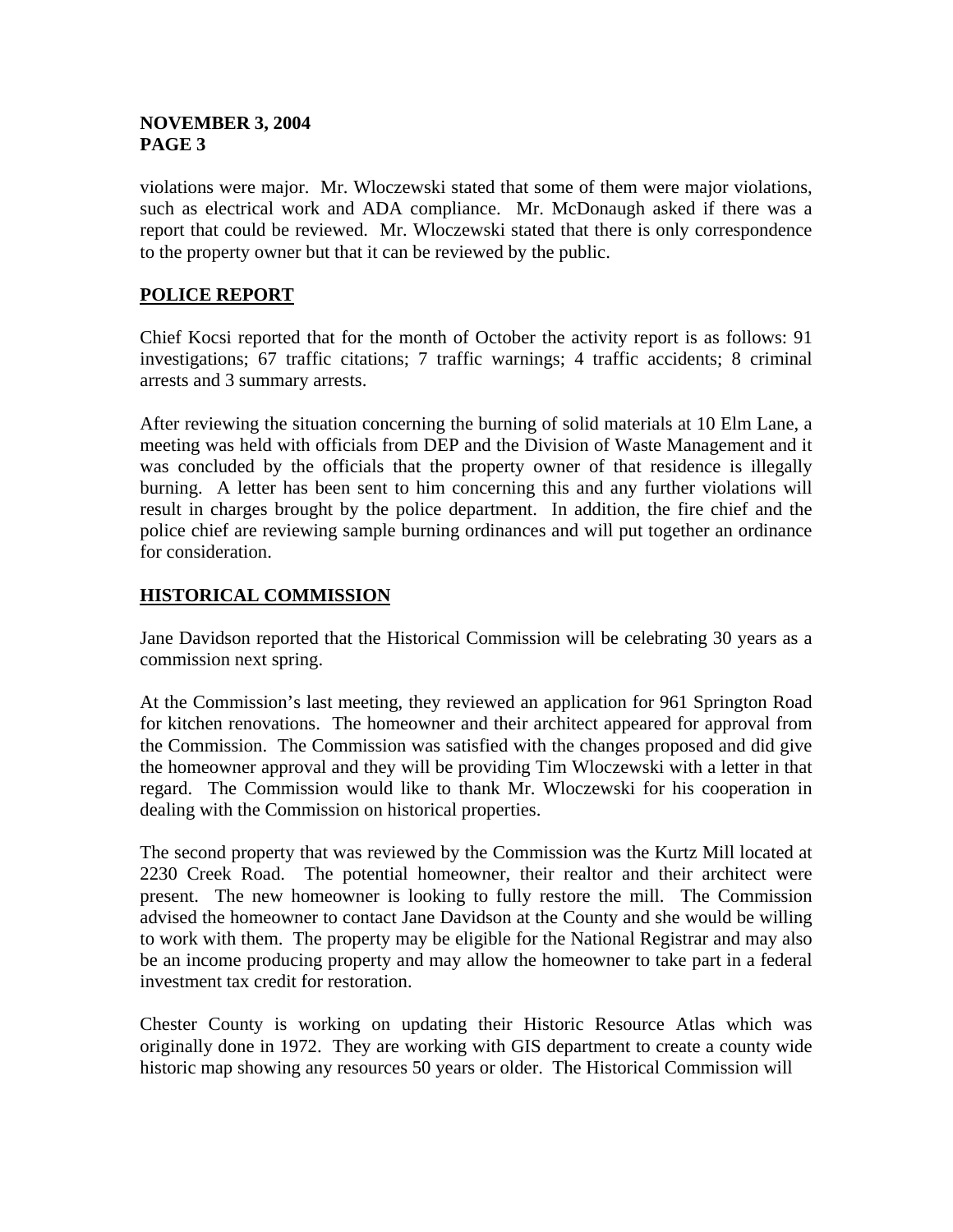be plotting our township from the original surveys done. A color-coded map will be provided to the Board of Supervisors when completed.

## **PARK BOARD**

Mark Bainbridge reported that an eagle scout project is underway at Wagenseller.

Jim Laukner has volunteered to prepare the five year plan for the Long Range Planning. He is looking to finalize this in the near future.

The Halloween Party was held on Sunday, Oct.  $31<sup>st</sup>$  and again it was a huge success. The Park Board would like to thank the judges and the maintenance department for their help.

## **PLANNING COMMISSION**

No report.

Bill Moore asked if the Police Chief has been informed of the Devereux Conditional Use Hearing scheduled for Nov.  $17<sup>th</sup>$ . Chief Kocsi stated that he has been informed and the Gene Babetski will be attending the hearing. Mr. Wloczewski stated that he performed a full inspection of all of the buildings in the facility and he will be reporting on his findings at the hearing.

## **VILLAGE TASK FORCE**

Bryan McDonaugh reported that John Miller has picked up all of the paperwork from Jane Davidson regarding the new boundaries for the village historic district. Ms. Davidson stated that it will now be up to the Village Task Force to review the documents and bring any recommendations to the Board of Supervisors.

Mr. McDonaugh will be in contact with the Township secretary regarding a meeting of the Task Force for this month now that the papers have been received. Next month they will be resume their normal schedule of the first Thursday of every month.

#### **SUBDIVISIONS**

- 1. #04-1 Old Orchard Estates extended to 12-15-04
- 2. #04-3 Brandywine Hill (Wheeler) extended to 1-3-05

#### **OLD BUSINESS**

The Board agreed to renew the contract for trash service from Charles Blosenski.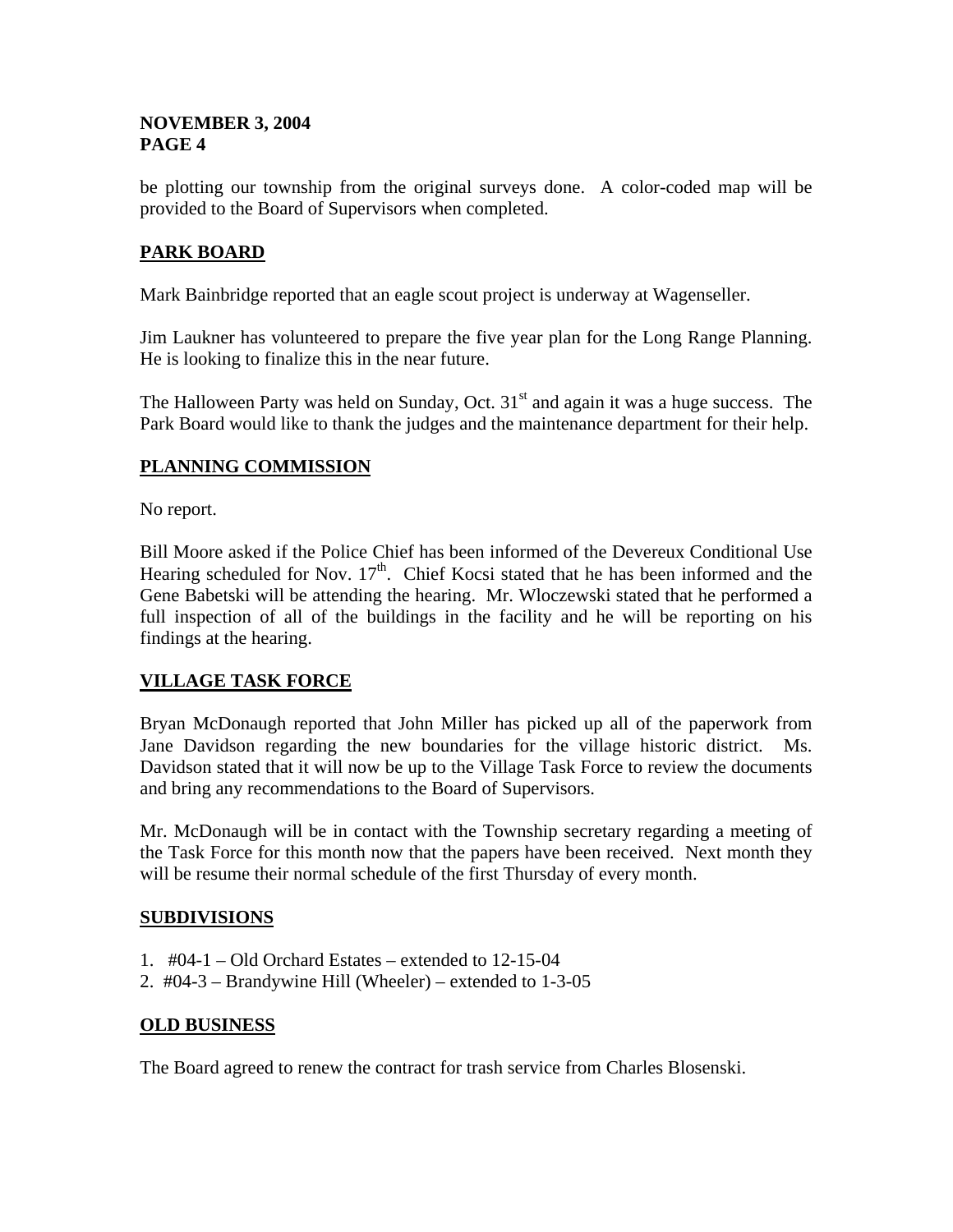#### **NEW BUSINESS**

A letter was received from East Brandywine Township regarding review of a proposed Official Map for the Township. This map consists only of connection trail through East Brandywine. The Board of Supervisors feels that this is a very good thing to have and could potentially be connected to trails within Wallace Township. Mr. Schneider asked that the Township Secretary contact East Brandywine to discuss.

Ken Nicely provided the Board of Supervisors with results from the Open Space Survey. The numbers are as follows, based on 1740 total number of voters with approximately 48% of the voters surveyed:

| No to open space                           | 31  |
|--------------------------------------------|-----|
| Yes to open space and no to a tax increase | 215 |
| Yes to open space and yes to .25% increase | 349 |
| Yes to open space and yes to .5% increase  | 217 |
| Other responses                            | 19  |
| Total                                      | 831 |

Some statistics:

94 % of the voters are in favor of open space preservation.

68 % of the voters are in favor of a referendum of at least .25 % for open space.

26 % of the voters are in favor of a referendum of .5 % for open space.

4 % of the voters are not in favor of conserving open space.

Mr. Nicely recommended that we look into the next step, which would be public education. Mr. Schneider suggested that we contact the County for any consultants that would be able to help. A public meeting for public education would also be a good idea. Jane Davidson from the Historical Commission stated that the Township participated in the County Open Space Plan in 1980 and that could possibly serve as a good foundation.

The Board had asked that the Treasurer look into getting some quotes for insurance. The treasurer has spoken to Brown & Brown and Francis Hall, Inc. The treasurer recommends utilizing Francis Hall, Inc. to ask as agent to the Township and secure a quote from Selective Insurance. Mr. Bock moved to approve this request and have Francis Hall, Inc. act as agent to secure an insurance quote for the township. Mr. Schneider seconded the motion. There being no further discussion or public comment, the motion was unanimously approved.